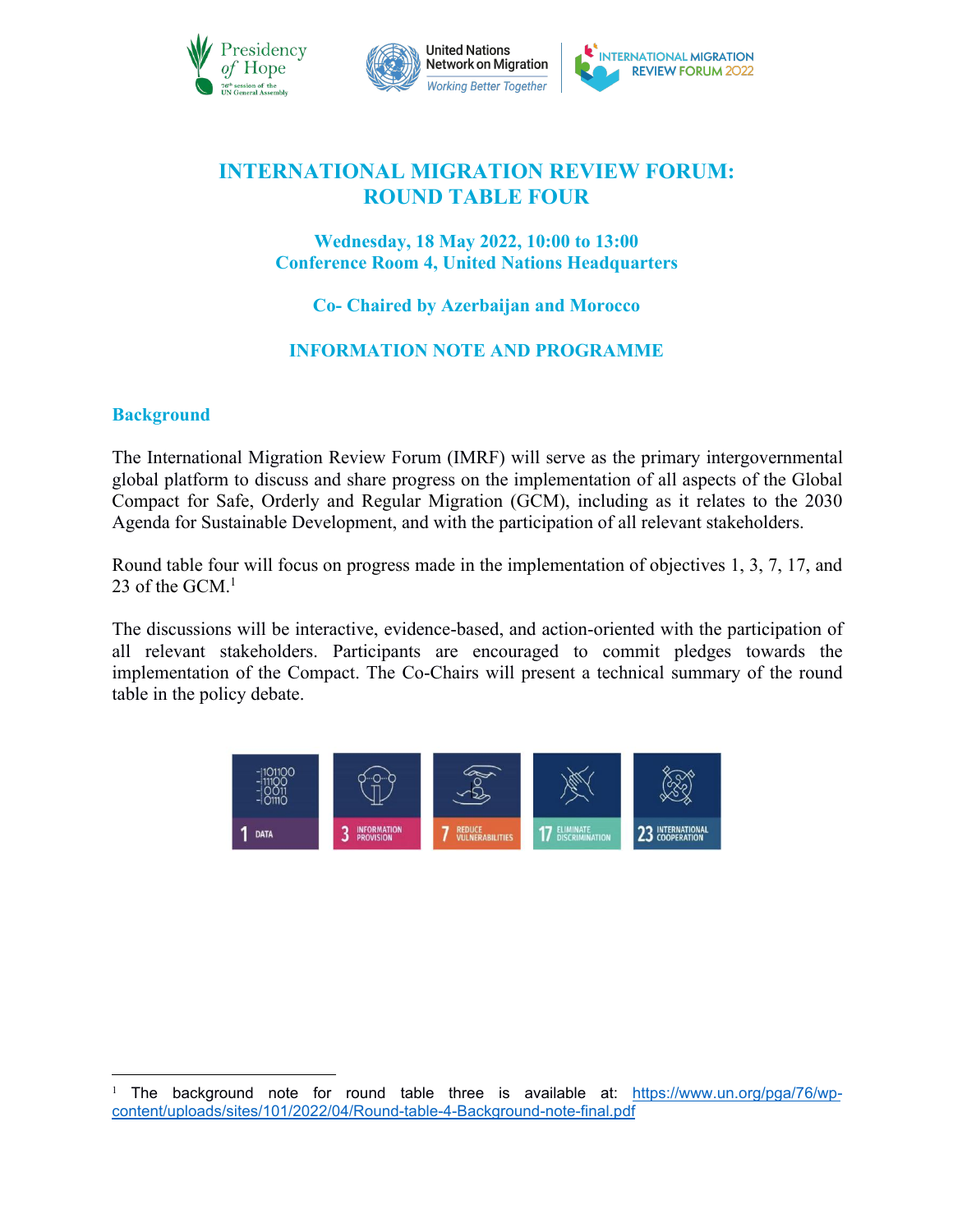





## **PROGRAMME**

| 10:00 | <b>Opening</b><br>Remarks by the Co-Chair:<br>H.E. Mr. Nasser Bourita, Minister of Foreign Affairs for the Kingdom of Morocco                                                                                                                                                                                                                                                                                                                                                                                                |  |
|-------|------------------------------------------------------------------------------------------------------------------------------------------------------------------------------------------------------------------------------------------------------------------------------------------------------------------------------------------------------------------------------------------------------------------------------------------------------------------------------------------------------------------------------|--|
| 10:10 | <b>Keynote speaker</b><br>Mr. Liu Zhenmin, Under-Secretary-General, United Nations Department of<br>Economic and Social Affairs (DESA)                                                                                                                                                                                                                                                                                                                                                                                       |  |
| 10:20 | <b>Panel discussion</b><br>Panellists:<br>1. Ms. Marcela Cerrutti, Director, Centro de Estudios de Población (CENEP)<br>Ms. Amina Bouayach, President, NHRI Morocco, GANHRI Secretary<br>$2_{1}$<br>3. Mr. Themba Lewis, Regional Manager Asia, Mixed Migration Centre<br>Ms. Catherine Tactaquin, Founder and Co-Convener of the Women in<br>4.<br>Migration Network (WIMN)<br>5. H.E. Mr. Md. Shahriar Alam, MP, Hon'ble State Minister, Ministry of<br>Foreign Affairs, Government of the People's Republic of Bangladesh |  |
| 10:50 | <b>Interactive discussion</b><br>Interventions from floor                                                                                                                                                                                                                                                                                                                                                                                                                                                                    |  |
| 12:35 | <b>Responses and final remarks by panellists</b>                                                                                                                                                                                                                                                                                                                                                                                                                                                                             |  |
| 12:50 | <b>Closing</b><br>Remarks by the Co-Chair:<br>H.E. Mr. Vusal Huseynov, Chief of the State Migration Service of the Republic of<br>Azerbaijan                                                                                                                                                                                                                                                                                                                                                                                 |  |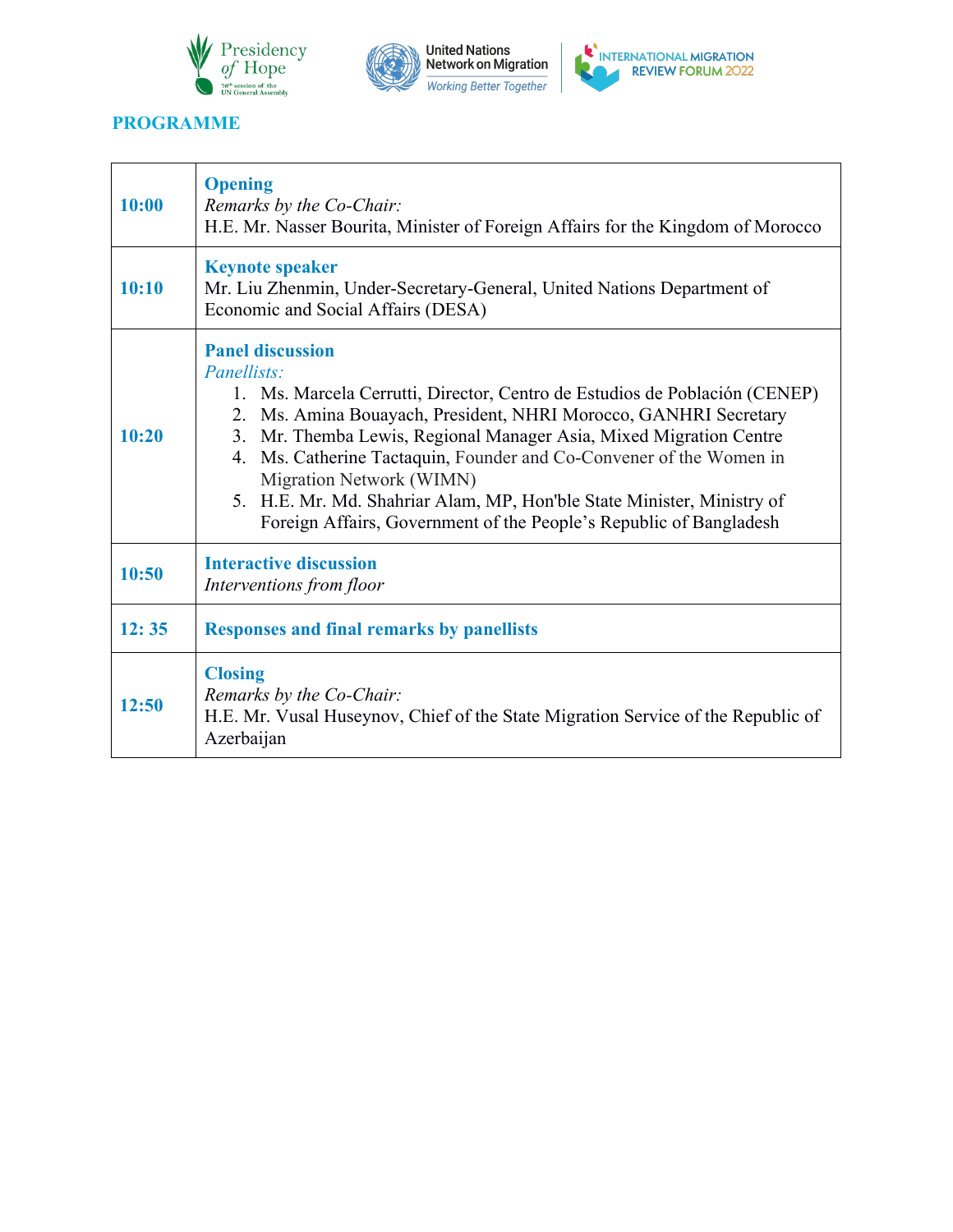



**Biographies** of co-chairs

#### **H.E. Mr. Nasser Bourita, Minister of Foreign Affairs for the Kingdom of Morocco**



Mr. Nasser BOURITA was designated by His Majesty the King Mohammed VI, May God Assist Him, as the Minister of Foreign Affairs, African Cooperation and Moroccan Expatriates, on April 5th, 2017. His Majesty the King renewed His trust in the Minister on October 9th, 2019 by appointing him Minister of Foreign Affairs, African Cooperation and Moroccan Expatriates. Born in 1969 in Taounate, Mr. Nasser BOURITA is an alumnus of the Faculty of Law, Economics, and Humanities of Rabat, where he obtained a bachelor's degree in Law in 1991. In 1993, Mr. BOURITA earned a Certificate of

Higher Studies in International Relations, followed by a Master's degree in International Public Law in 1995. A diplomat by career, Mr. BOURITA has climbed all the ranks of the diplomatic function. Following years of service within the ministry in Rabat, he served in the Moroccan embassies in Brussels and Vienna. He has evolved in many key positions within the ministry, from the head of United Nations Main Organs Unit, to head of United Nations Division (2003- 2006) and then director of United Nations an International Organizations (2006-2009). Mr. BOURITA respectively occupied the positions of head of the Minister of Foreign Affairs Cabinet, Ambassador, general director of Multilateral Relations and Global Cooperation. In 2011, he was named secretary-general of the Minister of Foreign Affairs, a position he assumed until his appointment on February the 6th by His Majesty the King, May God Assist Him, as a delegate minister to the Ministry of Foreign Affairs and International Cooperation. Mr. BOURITA is married and a father of two.

## **H.E. Mr. Vusal Huseynov, Chief of the State Migration Service of the Republic of Azerbaijan**



Mr. Vusal Huseynov is the Chief of the State Migration Service of the Republic of Azerbaijan since April 2018. Prior to his present position he was member of the Parliament, worked as senior adviser at the Administration of the President and acted as secretary of Anti- Corruption Commission of Azerbaijan. Along with being member of the parliament he acted as vice-chair of Azerbaijani delegation to Parliamentary Assembly of Council of Europe. He also headed Azerbaijani delegation to CoE's Group of States against Corruption. He was also elected as the deputy chairman of Legal Affairs and

Human Rights committee of European Council Parliamentary Assembly during his tenure as a parliamentarian. In addition, Mr. Huseynov also acted as National Coordinator of Open Government Partnership International Initiative on Azerbaijan during 2012-2015. He received bachelor's and master's degree in Economics from Azerbaijan State University of Economics and studied Law at Baku State University. Mr. Huseynov also holds master's degree in public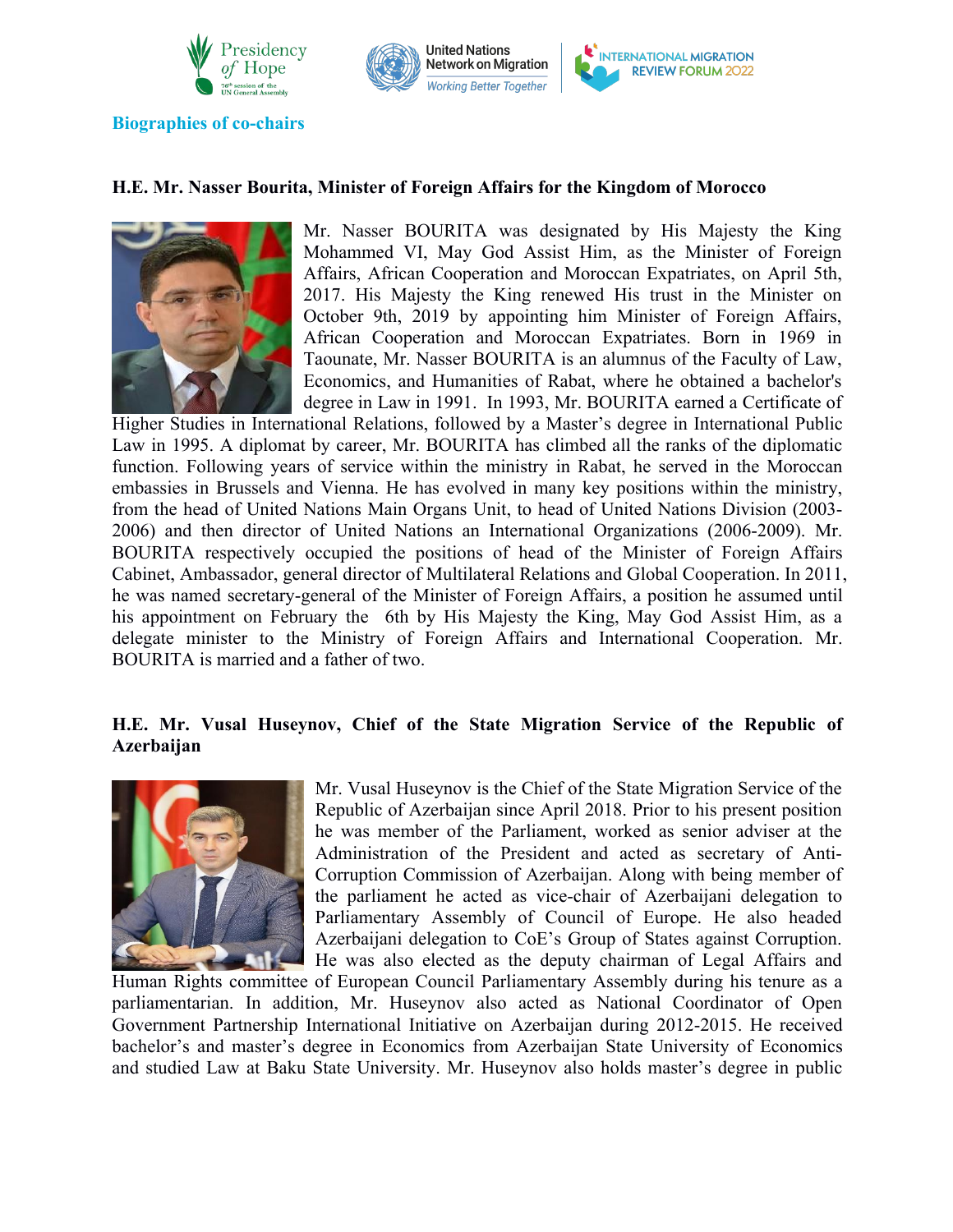



administration from Harvard University. Mr. Huseynov wasalso a member of Board of Governors of International Anticorruption Academy during 2015-2021.

#### **Biography of keynote speaker**

#### **Mr. Liu Zhenmin**



Liu Zhenmin of China has served as Under-Secretary-General for Economic and Social Affairs since 26 July 2017. Prior to his appointment, Mr. Liu was Vice-Minister of Foreign Affairs of China. Among his various diplomatic assignments, he served as Ambassador and Permanent Representative, Permanent Mission of the People's Republic of China to the United Nations Office at Geneva and Other International Organizations in Switzerland (2011-2013), where he was deeply involved for in climate change negotiations, including the conclusion of the Kyoto Protocol and the Paris Agreement. As USG for Economic and

Social Affairs, Mr. Liu guides UN Secretariat support for the follow-up processes of the 2030 Agenda for Sustainable Development, including the High-level Political Forum on Sustainable Development. He also oversees the substantive services to many intergovernmental processes, DESA's policy analysis and capacity development work, and advises the United Nations Secretary-General on all development-related issues, including climate change, internet governance, and financing for development. Mr. Liu holds a Master of Laws from the Law School of Peking University.

#### **Biographies** of speakers

#### **Ms. Marcela Cerrutti**



Marcela Cerrutti has a Ph.D in Sociology with specialization in Demography. She is a research member of the National Council for Scientific and Technical Research at the Center for Population Studies (CENEP) in Argentina and Full Professor at the National University of San Martín. She is a member of the Scientific Panel on International Migration of the International Union for the Scientific Study of Population. She is former director of CENEP, Vice-President of the Latin American (ALAP), and editor of Revista Latinoamericana de Población (RELAP). Her scholarship addresses intra-regional migrations in South America; gender,

family, and migration; return migration; migration policies and human rights and migration data and statistics. She has worked as consultant for several international organizations (IOM, UNPD, UNFPA, WHO, PAO, CEPAL, CELADE, UNICEF, UNHCR) and for the Argentinean Government (Ministry of Education, Ministry of Science and Technology, City Government of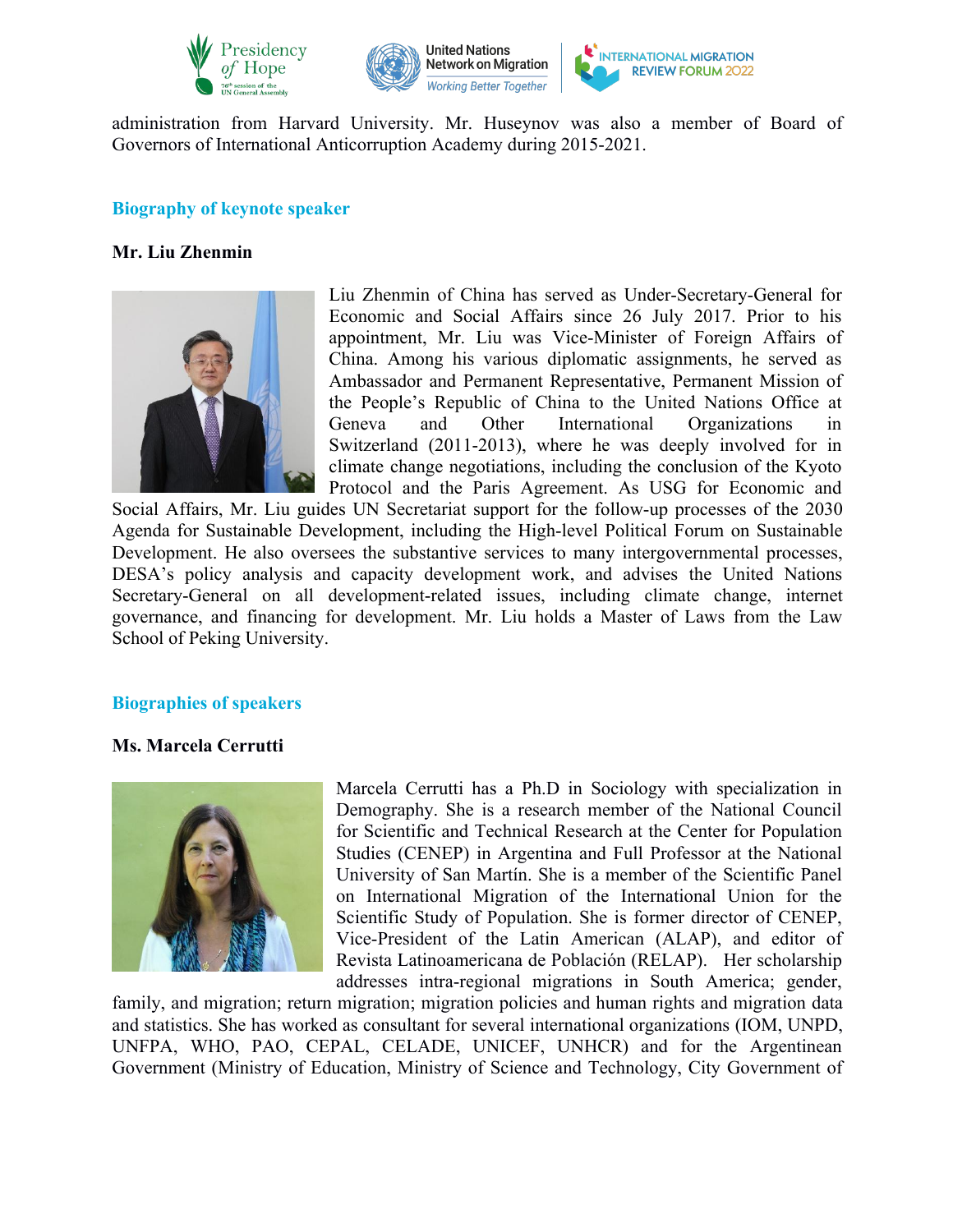



Buenos Aires). She is serving as a member of the 2023 International Forum of Migration Statistic, IFMS.

#### **Ms. Amina Bouayach**



Amina Bouayach was appointed by His Majesty King Mohammed VI as President of the National Human Rights Council (CNDH) on 6 December 2018. Previously, she was the Moroccan Ambassador to Sweden and Latvia since February 2016. She also served as Vice-President then Secretary General of International Federation for Human Rights (FIDH). Ms. Bouayach was the first woman to chair a human rights organization in Morocco; the Moroccan Organization for Human Rights (OMDH) following her election for two

successive terms. Graduated in economics, Ms. Bouayach is also fluent in several languages (Arabic, Amazigh, French, English and Spanish).

#### **Mr. Themba Lewis**



Themba Lewis holds graduate degrees in refugee studies from the University of Oxford and the American University in Cairo, as well as legal accreditation with the UK Legal Services Commission and is a Registered Member of the Law Society of England and Wales. He has taught on refugee rights in Bulgaria, Egypt, and Thailand, and has provided legal representation for detained asylum seekers in the United Kingdom. Previously, Themba served as a Field Team Leader at the US Refugee Admissions Program, facilitating resettlement across sub-Saharan Africa before joining the Rights in Exile

Programme as co-director, working to build a global movement of pro-bono refugee legal aid supports. He then served as Secretary General of the Asia Pacific Refugee Rights Network until 2021, when he joined the Danish Refugee Council as Regional MMC Manager for Asia.

#### **Ms. Catherine Tactquin**



Catherine Tactaquin is a founder and co-convenor of the Women in Migration Network, an intersectional, feminist alliance that promotes women's human rights at the center of all migration and development policy. A migrant rights activist and advocate, she was a founder and former director of the National Network for Immigrant and Refugee Rights, based in the U.S. and organized for many years at a grassroots level in the Filipino immigrant community. She has written and presented at multiple levels on a variety of migration issues, including the intersection of migration with issues of race,

gender, the environment, and climate change.